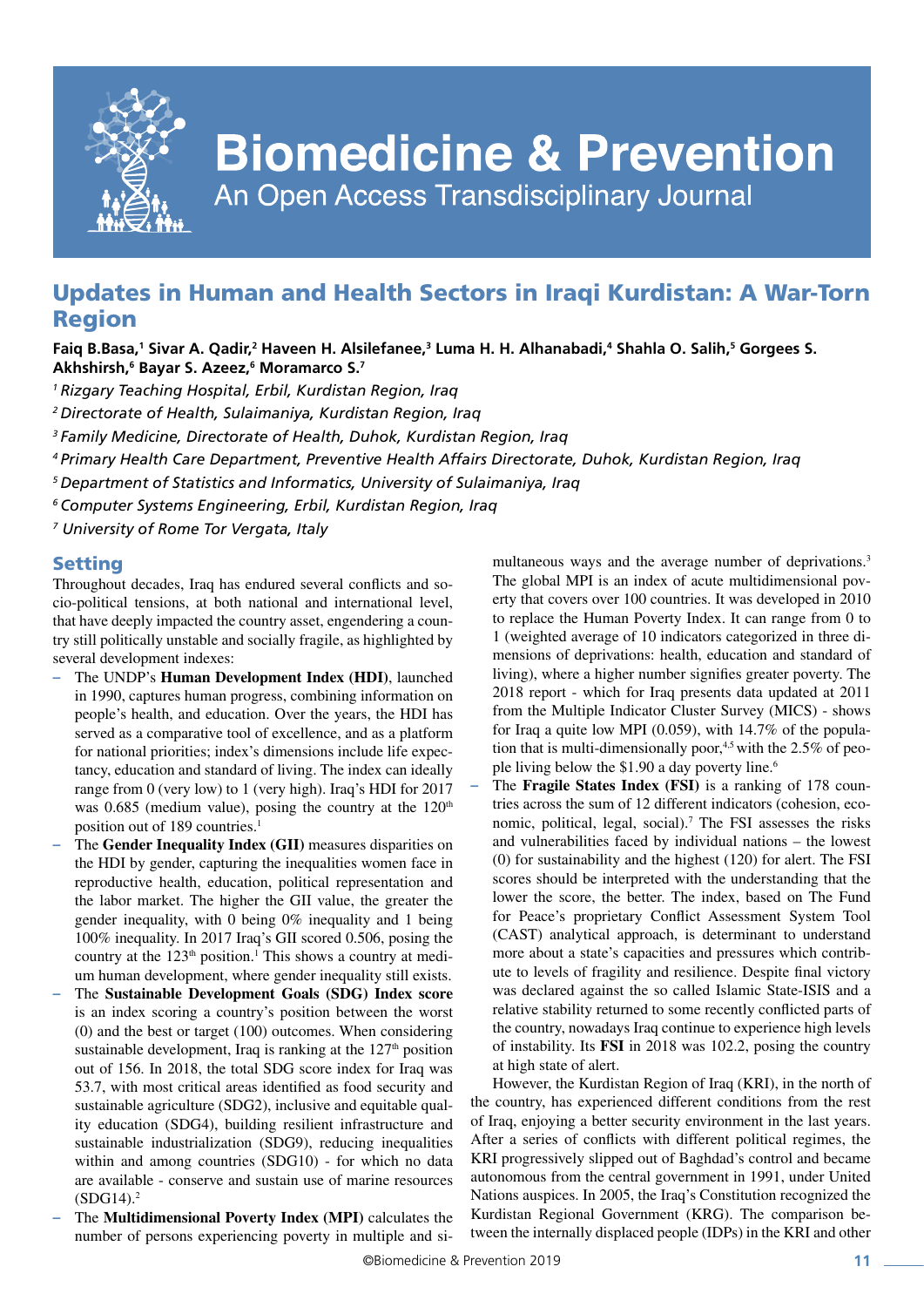Iraqi regions witness this finding: during the 2014–2017 crisis, the KRI has been perceived as a "safe haven" by Iraqis fleeing, as well as by Syrian refugees.<sup>8</sup>

Over the years, the KRI continued to desire for independence from Baghdad, culminated launching a referendum in September 2017. Despite the result was overwhelmingly in favor of independence, the central Iraqi government rejected the vote as unconstitutional. Nowadays, the Autonomous Region of Kurdistan (RAK) - administratively divided into four governorates: [Duhok](https://en.wikipedia.org/wiki/Dohuk_Governorate), [Erbil](https://en.wikipedia.org/wiki/Erbil_Governorate), [Sulaymaniya,](https://en.wikipedia.org/wiki/Sulaymaniyah_Governorate) [Halabja](https://en.wikipedia.org/wiki/Halabja_Governorate) - hosts a molting pot of population consisting of Kurds, Assyrians, Chaldeans, Turkmen, Armenians and Arabs.

#### Demographic Overview

The last census in Iraq was conducted in 1997. However, the census excluded the population of some KRI governorates, due to the impact of the Second Gulf War on these governorates. Another census was scheduled for 2007, but due to the exceptional circumstances that followed the fall of the regime, it was never completed. Only a quick count of the population, carried on with the process of numbering and listing the housing, was conducted at the end of 2009.<sup>9</sup> At July 2018, the last Iraqi demographic survey estimated a general population counted up to 40,194,216 people.<sup>10</sup> The last available age structure of Iraq shows a larger proportion of population in the younger age groups, with 39% under 15 years of age. The median age of the population is 20.2 years. Life expectancy at birth in 2016 was reported to be 68/72 years.

As specific regard of the Kurdistan Region, for more than 30 years (since last census in 1997) the socio-demographic and living conditions of the Kurdish population have not been statistically monitored and only estimations have been provided.<sup>8</sup> Traditionally, the majority of people lived in villages and survived on farming, but when Saddam Hussein's regime destroyed over 4,000 villages, in the 1980s, people were forced to move to towns and cities.<sup>11</sup>

Nowadays, national estimated data report a population of nearly 5,2 million people,<sup>11</sup> with the 68.8% of the population living in urban area. The 35% of the population is younger than 15 years, 61% belongs to the active age groups and 4% is 65 or above. The median age of the population is  $19.5$  years.<sup>12</sup> In 2017 the population pyramid showed to be of the expansive type, with a wide base and a triangular shape, typical of a developing nation with a large share of young population.<sup>11</sup>

### **Internally displaced people (IDPs), refugees and people of concern**

KRI demography changed considerably because of wars and conflicts: during the regime, tens of thousands people were killed, while the last recent decades of political instabilities and armed conflict in Iraq and neighboring countries have deeply impacted the human tool of displacement, seeking for a safest place in KRI. More recently, the rise of the so called Islamic State of Iraq and Syria (ISIS) led to the 2014–2017 crisis, starting with an additional 1 million people forced to flee their homes (in 2014, over 2.5 million civilians were already displaced in Iraq and a similar number had emigrated abroad). At the beginning of 2015, the total number of refugees and IDPs added up to 1.5 million in KRI (the only pretty safe area in the country), which constitutes nearly a 30% increase in KRI's population. This human load have completely changed the demographic asset of the region over the years, and has put even more pressure on the already debilitated health system and local services.13 With the

military operation to retake Mosul, between October 2016 and July 2017, more than 3 million people were displaced. In December 2017, the Government of Iraq announced the cessation of hostilities after the retaking of areas previously held by the so called Islamic State-ISIS. Since then, the number of IDPs has declined as people gradually returned to their homes and communities. At the end of October 2018, the data of the International Organization of Migration (IOM) Displacement Tracking Matrix (DTM) (Round 106) collection across 18 governorates, identified 1,866,594 IDPs (311,099 families) displaced across 104 districts, 18 governorates and 3,363 locations in Iraq. For the same period, 4,113,624 people returned (685,604 families) across 8 governorates, 29 districts and 1,568 locations, – retaken areas previously occupied by ISIS.14

Actually, the KRI is still hosting the largest numbers of protracted IDPs (as for the end of 2018 more than 30%, disaggregated into 18% of the total number for Duhok Governorate, 11% for Erbil Governorate, and 8% for Sulaymaniyah Governorate)<sup>15</sup> and refugees (99% of the 253,672 Syrian refugees currently live in KRI).16 The most updated data of the Ministry of Interior of Iraqi Kurdistan Region reports 1,127,400 total IDPs and 249,639 total refugees for November 2018. Although major efforts are being made by the Government of Iraq and Kurdistan Regional Government to incentivize and facilitate returns, many vulnerable families were still unable to return without assistance, facing widespread unemployment and deterioration of public services.17 As of April 2019, the UN Refugee Agency identified in the country a total of 6,302,786 people of concern, 1,744,980 of which were IDPs as of February 2019.18 Data of the 2018 Iraq Humanitarian Response Plan (HRP), developed to target populations in critical need, reveal that there are millions of people in post-conflict realities still needing protection and support. Agricultural production has declined to 40% compared to pre-conflict levels, with a poverty rate in the most impacted areas exceeds 40%. Nearly 1.9 million are food insecure; more than 7 million people require health care and more than 5.2 million protection support; more that 5.4 million people need water and sanitation assistance and 4.1 million people need shelter. The health sectors have been particularly hard-hit: as examples, in the Governorate of Salah al-Din, nearly one third of health centers are currently damaged or destroyed, while in Ninewa only half of health facilities are fully functional. Conversely, the number of health consultations has increased eightfold since 2014. More than 140,000 vulnerable residents in host communities in the KRI are also estimated to require humanitarian assistance.<sup>19</sup> Approximately 130 thousand individuals (the 3% of the total returnee population) were categorized as living in critical shelters.20 Pressures on local services (including schools, water and sanitation, solid waste management, health facilities) and competition for jobs have increased each year, contributing to a sharp decline in living standards across the three governorates.21 In total, 11 camps were closed and consolidated: 4 in Erbil Province, 6 in Duhok province and 1 in Sulaymaniyah province. Currently, total camps in KRI are 38.<sup>22</sup> This data are quite in contrast with those of DMT ROUND 106, since report Erbil at the first place for number of IDPs and refugees (49% - total number 678,145), followed by Duhok and Sulaymaniyah (respectively 34% - total number 473,486 and 16% - total number 225,408). More than 706,000 people living in the KRI required some form of humanitarian assistance in 2018. More than 270,000 people needed some form of humanitarian assistance in Dohuk Governorate, more than 350,000 in Erbil, more than 100,000 in Sulaymaniyah.23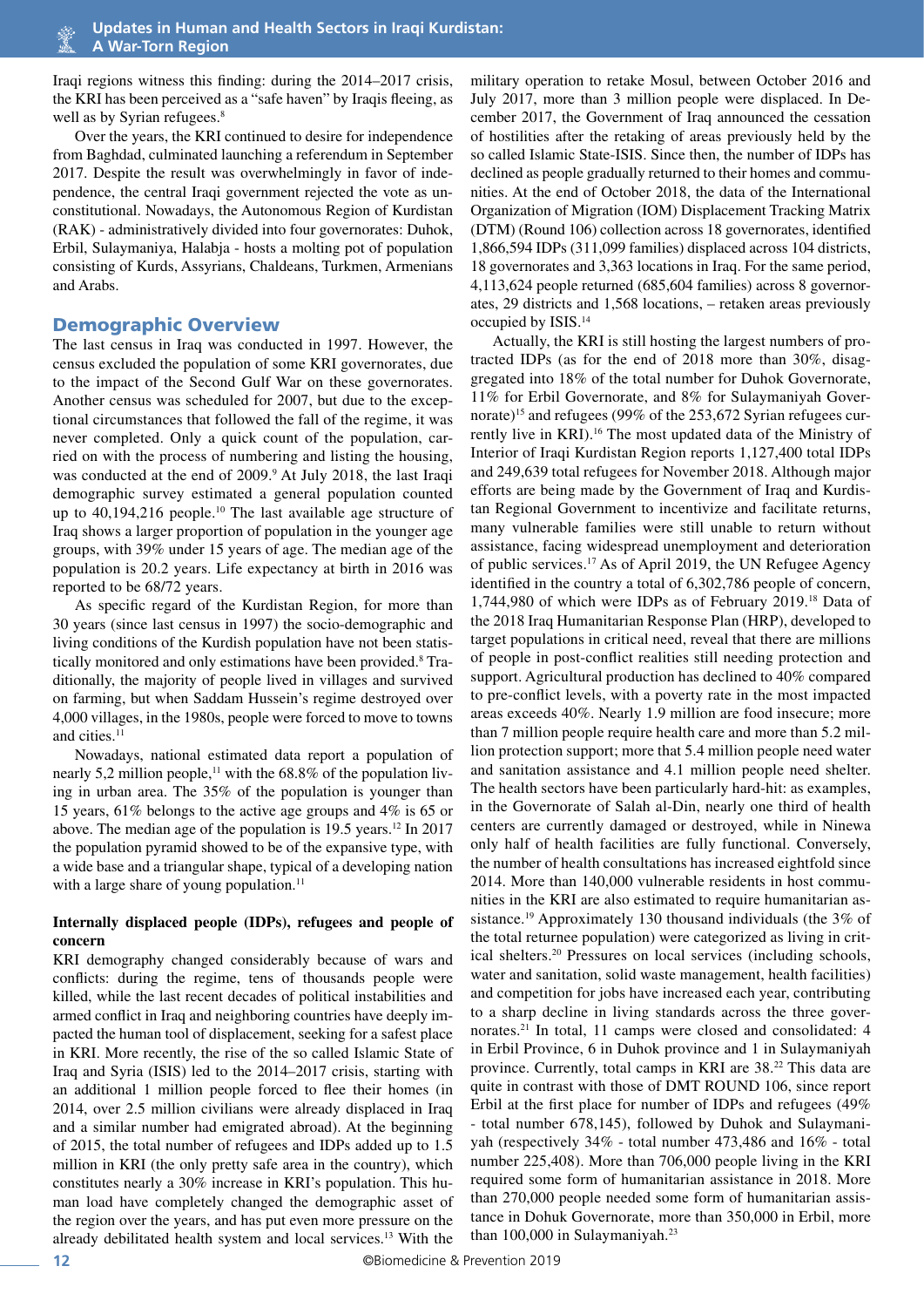# The Health System

# **An historical overview of Iraq's situation**

The Iraqi healthcare sector was experiencing a period of rapid modernization in the 1950s, when the Iraqi Ministry of Health was founded, fueled by rising oil production and prices.<sup>24</sup> In the 1970s and 80s, the Iraqi health system used to be one of the best and most advanced in the Eastern Mediterranean Region (EMR), reporting the best health indicators among the overall region. The country boasted free health care in 172 hospitals and 1200 primary health-care clinics.25 Iraqi medical graduates often received specialty training and certification in the UK and Germany.<sup>26</sup>

The capacity and performance started to deteriorate during the 1980s, then exacerbating in the last decades as a result of continuous wars, sanctions, loss of health workers, looting, and political interference, political and economic sanctions. The health sector was one of the most hard-hit indeed. Health structures collapsed, while many health professionals were killed or forced to flee, causing a shortage of personnel. Huge was the loss of human resources and talents, and further diverted resources and medical staff from civilian facilities, even because many medical doctor, health professionals and young graduates leaved the country looking for better life conditions and a more comfortable work environment.<sup>27</sup>

A research published in 2009 measured the changes in numbers of medical specialists at 12 Iraqi tertiary hospitals (in Baghdad, Basra, Erbil and Mosul) between 2004 and 2007. Data available of specialists leaving hospital posts, 39% went elsewhere in Iraq and 61% left the country.28 Most updated health-care data, when available, confirm that the Iraqi population is paying a crippling price for the continuing violence, political infighting, and widely acknowledged rampant corruption within the health system.<sup>29</sup>

Nowadays, in spite of much rebuilding, health infrastructure is still not fully restored.30 The 36% of health centers in Salah al-Din were damaged or destroyed and only half of health facilities in Ninewa were fully functional.<sup>31</sup> While 7.6 million people were in need of health services in 2018, some 5.5 million individuals are expected to be in need of primary and secondary healthcare services during 2019, a caseload reduction due to continued IDP returns.32 Contrary to the national needs, many skilled health workers and young graduates continue to leave. Therefore, national development plans call for a realignment of the health system with primary health care as the basis.<sup>33</sup>

#### **An historical overview of the KRI's situation**

The long-term consequence of years of political instabilities have caused enormous health challenges.<sup>34</sup> Before 90s, the Kurdish health infrastructures were in state of abandonment because of policy pursued by the regime of Saddam Hussein: the regime's persecution made impossible to invest in buildings, equipment and manpower, necessary to sustain modern medical practice and support the needs of a growing population. After his fall, the leaders of Kurdistan Region needed to rebuild the area's economic and social infrastructure.35

From 1992 to 2003, health balance was just sufficient to cover the salaries of the few health workers. Funding to build or restructure hospitals and other health facilities was not provided. From 2003, the quote for health, guaranteed from the Government of Baghdad to the Kurdistan Region, covered not more than the 40% of the health need.

The Iraqi MoH report in 2004 stated that "*the regime which ruled Iraq during the last three decades did not consider health a priority; the health system, therefore, suffered from progres-* *sive neglect and budgetary allocations did not reflect population needs. As a result, health indicators fell to levels comparable to some of the least developed countries*".36

Health expenditures followed a positive trend between 2008– 2011, when KRG moved to develop the region and improve its citizens' well-being. In fact, in 2008-2009, 35 new primary health care facilities and 9 new hospitals were built. In this same period, 380 new hospital beds and 25 new operation rooms were added to existing hospitals.37

Between October 2012 and September 2014, because of increased population due to IDPs and refugees, the host communities in KRG were deprived of health spending, with implications for overall health system performance. In 2014, the Ministry of Health of the Kurdistan region of Iraq was reporting critical shortages in medicines and was requesting support from the World Health Organization (WHO) in the provision of urgently needed supplies.38 Since the Syrian crises led KRG to a major increase in demand in the health sector, in 2015 the World Bank conducted an Economic and Social Impact Assessment (ESIA) revealing concern for the negatively impact of the future burden of disease and other health outcomes in the absence of a budget increase. In light of this, higher utilization levels of both primary health care and hospital services were expected, with significant financial additional resources (additional \$317 million) required to restore stability to the health sector.<sup>39</sup>

#### **The health system organization in KRI**

Since the creation of the KRG, health service delivery and health financing have been and continue to be a mix of public-private participation and investment. With its establishment in early 1990s, the Ministry of Health (MoH) of Iraqi Kurdistan Regional Government followed the basic organizational structure and system of the Iraqi MoH: public sector services are administered by the Ministry of Health in Erbil, which owns and operates a large network of primary and secondary health care facilities.40 These facilities are financed through general revenues and follow traditional line-item budgeting processes. The Ministry of Finance approves an annual allocation for Ministry of Health services, and all employees are salaried staff under civil service guidelines.39 The KRG decides health policies, which are implemented by MoH, whereas long-term health planning is under the responsibility of the Ministry of Planning (MoP).

The Kurdish health system has many strengths, but also some limits. As in the rest of Iraq, public health system in the Kurdistan Region is organized on two essential levels: nearly sixty public hospitals and hundreds of Primary Health Care Centers (PHCCs). Primary Health Care Centers (PHCCs) are of two types: the main PHCCs, that are located in urban and semi-urban areas, and the smaller PHCCs, that are located in rural areas. Main centers provide a wide range of primary health and dental services, including vaccinations, child growth monitoring, oral rehydration treatment for diarrheal disease, treatment of minor health problems, and health education; some also provide antenatal care and screening and/or management of chronic diseases, such as hypertension and diabetes. Smaller PHCCs provide a more-limited range of services. Very often PHCCs are lacking of adequate equipment, such as laboratory and other diagnostic equipment, as well as information technologies. Nearly all main PHCs have a computer, and nearly all computers are functional. However, a significant number of centers that have a functional computer do not have a trained user, presumably rendering the equipment less than fully useful. This gap is especially true in  $Erbil.<sup>41</sup>$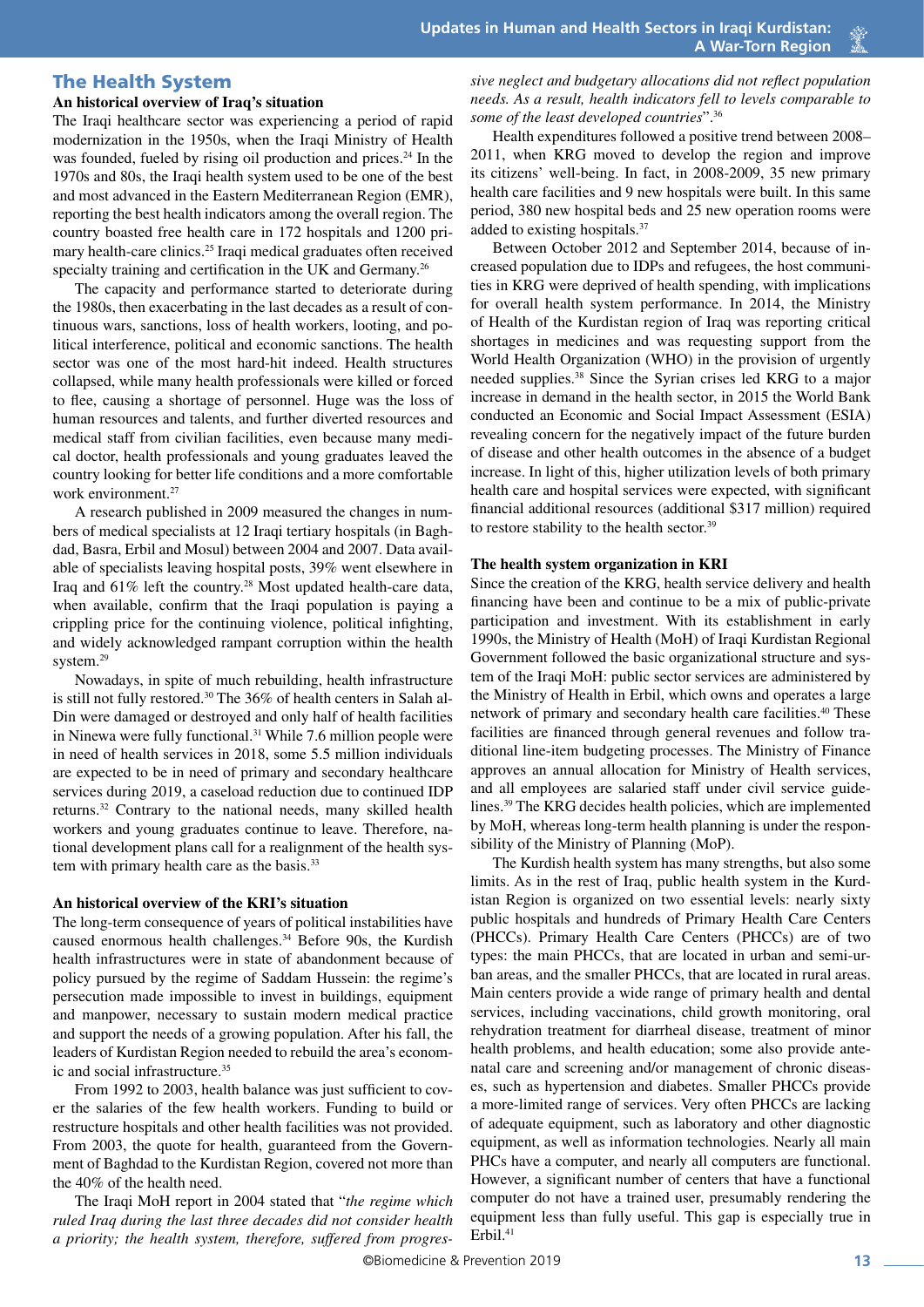Health care is also provided in the private sector in private physician clinics and in private and semiprivate hospitals. The private health sector is strong powerful and has the capacity to supplement the weakness of the public sector especially in curative services. A high number of private clinics are distributed nationwide. The principal funding of the above private facilities is purely private. Almost all medical specialists of private hospitals staff public health care too. Doctors at public sector are allowed by law to practice their profession in the private sector beyond the working hours, $42$  so that presently most physicians work only a few hours in the public sector before moving to their private-sector clinics.

#### **Health system performance in KRI**

There is a limited documented knowledge about the challenges of the primary care system in the Kurdistan Region (as well as in overall Iraq). Particularly, because health information systems are not systematically used and data collection is not standardized. Figure 1 shows available data (updates of 2008) of the number of physicians per 10,000 habitants in the Kurdistan Region, compared to other Middle-East countries and European and World mean. The KRI has about 11 physicians per 10,000 people. That ratio is lower than in neighboring Arab states, such as Turkey, Lebanon, and Jordan, but higher than in Iraq overall and higher than in impoverished Arab states, such as Syria or countries in northern Africa.<sup>41</sup>

Since 2010, the RAND Corporation has worked with the MoH and MoP of the KRG to develop and implement initiatives for improving the region's health and health care system through analysis, planning, and development of analytical tools. One of the most important and feasible recommendations made by RAND was to establish a Management Information System (MIS) to monitor resources and services at PHCCs. Such a system might help monitoring the location, staff, equipment, and

services at PHCs across the region and identify problems that require management attention.<sup>41</sup>

In 2012, the KRI had approximately 6,000 physicians, with approximately 1,400 of them (about 25%) being general doctors/ practitioners. RAND research conducted before the refugee crisis found that if the population continued to grow at current rates and KRI physician utilization rates were similar to nearby countries. the KRI would need an additional 2,097 physicians by 2020 (an increase of more than 33%). If the previous estimate was correct, then the KRI needed approximately 1,000 more physicians than it had in 2015 even before counting the need to service IDPs and refugees.43

Based on World Health Organization (WHO) recommended standards of two or three centers per 10,000 population, most of the KRG's main PHCCs serve too many people (more than 10,000), and most sub-centers serve too few (fewer than 2,000).<sup>41</sup> Main centers are typically staffed with at least one general practice physician, plus dentists, pharmacists, nurses, medical assistants, laboratory technicians and administrative personnel staff; sub-centers do not have usually a physician but only nurses and medical assistants staff. Doctors working in main PHCCs are general doctors/practitioners. Generally, in all the Iraq general doctors/practitioners do not receive any formal training after graduation, but a clinical internship of two years and one year working in a remote PHCCs or hospital. Figure 2 shows number of Hospital beds by Governorate (updates of 2011). Bearing in mind that number of bed does not reflect the effectiveness of the hospital and it is not a performance indicator, it is also impressive that the PHCCs services, either public or private, are almost non-existent.

#### **Health information of KRI**

Until now, in Kurdistan there is no systematic collection of health data. It follows that data systems are often inefficient, poor, data



**14** ©Biomedicine & Prevention 2019 Figure 1. Physician per 10,000 Population in the Kurdistan Region. (Source: KRG Ministry of Health and WHO 2008)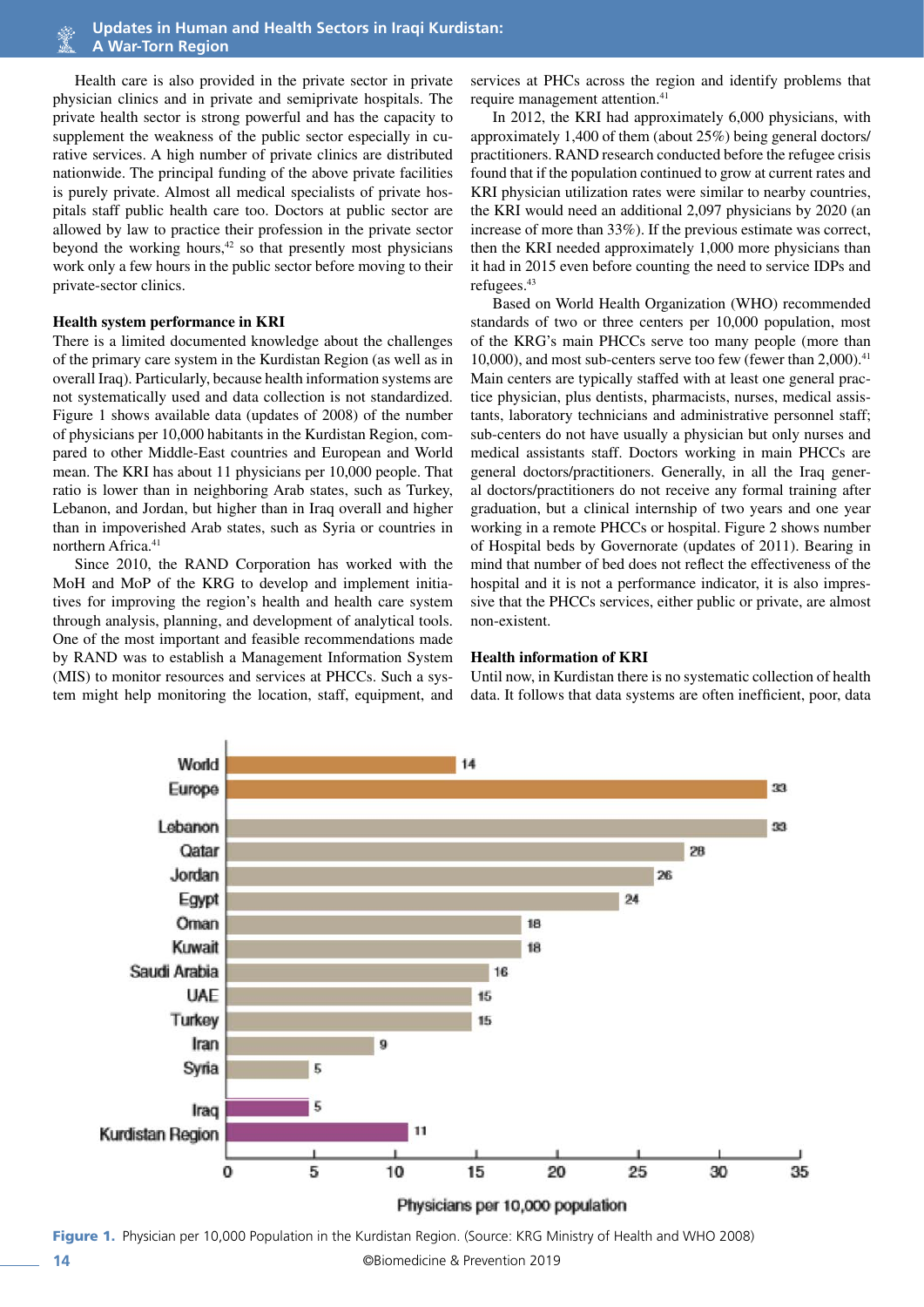

Figure 2. Number of Hospital Beds in Public, Private and Mix sector. Source Kurdistan Regional Statistics Office (KRSO) 2011

are not readily available and the available ones are not routinely used. In Kurdistan, as well as in Iraq, there is no formal and institutionalized structure with the task of monitoring diseases and analyzing health care needs.42 Overall, few health-related and epidemiologic data are collected.<sup>44</sup> Medical records are non-existent for outpatients and they are poor and inadequately maintained in hospitals and in-patient departments.<sup>42</sup> Wherever possible, data can be deduced from surveys, census, sample registration, vital registration, household recall for death or United Nations estimates.45

For example, the last available official report with health data made by the Kurdistan Minister of Health through the Management Information System-MIS (year 2009), contains few and fragmented data, merely estimated because have been calculated on the base of samples and do not represent the entire population. As an example, estimated rates of neonatal and infant mortality are significantly lower than data of the rest of Iraq (KRG vs Iraq: 9/1000 vs 25/1000 for the neonatal mortality; 27/1000 vs 36/1000 for the infant mortality). Moreover, there is a strong variation, not explained, in data among Kurdish governorates (Erbil, Duhok and Sulaymaniyah), which seem to be due much more to different methods and/or precision in collecting data than to real differences.

Same incongruences are occurring when referring to under-five mortality rates. First of all, it is not clear what the numbers refer to, probably mortality rates x 100,000. When reporting the main causes of death before 5 years and after, there are no specifications between male and female, neither groups of age over 5 years are separated. Moreover, dubious causes of death, such as hypertension (that is a risk factor) and dyspnea (that is a symptom), have been reported. It is clear that these incongruities could have been due to data only estimates because, given the lack of data collection system, these indicators have been calculated on the base of samples and not on the entire population.

Other most available recent data on child mortality comes from the Multiple Indicator Cluster Survey (MICS)<sup>46</sup> done in Iraq in 2011. The MICS was realized on a sample of 36580 and published in 2011, by the Central Statistics Coordination of the Kurdistan Region in collaboration with the Ministry of Health, UNICEF and Iraq Trust Fund. Despites estimated rates are quite concordant when comparing with National data, they are very discordant with the previous estimated reported by the Kurdistan

MoH in 2009. The most discordant data in on neonatal mortality in KRG: 9/1000 in 2009 compared to 21/1000 in 2011, while surprisingly an improvement in under-five mortality rate was registered: 41/1000 in 2009 vs 32/1000 in 2011.

Lately, in 2018 the Kurdistan Region Statistics Office (KRSO), UNFPA, and IOM launched the demographic survey of the Kurdistan Region of Iraq (KRI), one of the largest statistical exercises conducted in the region since 1987. The survey provides a comprehensive profile of the current population demographics, gathering information from 13,600 households, including displaced families, in the three KRI governorates of Duhok, Erbil and Sulaymaniyah.<sup>8</sup> The overall Infant Mortality Rate (IMR) reported for 2017 was 23/1,000 births, slightly still quite underestimated compared to the overall Iraq available data (25/1,000 in 2017 according to the World bank).

As regards communicable diseases, in the report of 2009, the Ministry of Health gives some data on some communicable diseases and the hospitalization rates of five chronic conditions. Morbidity data are partially pointed out, but because of their sporadic nature and limited reliability they can't be used neither for epidemiological surveillance nor to address policies and health interventions.

The increased number of displaced people and refugees, with consequently caseload of non-communicable diseases (NCDs) among them, have posed new challenges for local government and humanitarian agencies in the provision of health care, diagnostics and medications. In particular, concern has been risen for the access to care among minority groups displaced by ISIS, such as Yazidis, and other and currently residing in camps in the Kurdistan Region of Iraq.47 Therefore, a major priority of Kurdistan is to develop a well-functioning health information system, essential to respond to the needs of the population, with efforts to be done to improve data accuracy and completeness.<sup>33</sup>

#### The Way Forward

One of the main priorities on overall Iraq's agenda appears to be the reconstruction of a full-fledged public health system.

The Government of Iraq, the Ministry of Planning in Baghdad and the Ministry of Planning in Kurdistan region with support from multiple development partners, are engaged in developing new strategies and plans to meet the challenges of transitioning from a crisis context to sustainable development.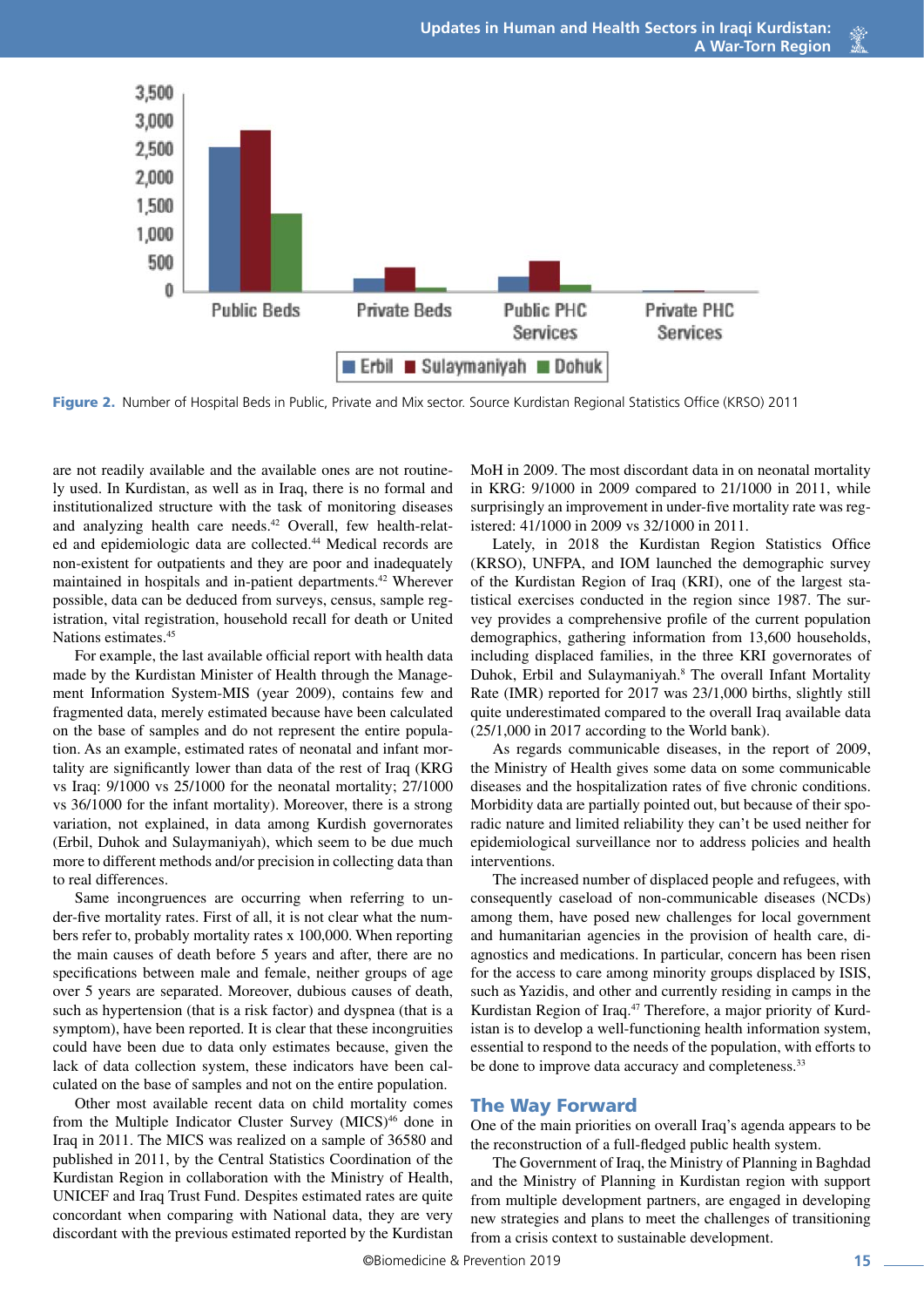The Government of Iraq has prepared the National Development Plan (NDP 2018-2022) with the support of the United Nations Development Program (UNDP) and other UN Agencies to review and discuss the alignment of plans and policies with the Sustainable Development Goals (SDGs) and identify priorities; it also developed a Poverty Reduction Strategy (PRS) with the purpose of targeting the most vulnerable groups, especially in most deprived and peripheral areas, as well as a Reconstruction and Development Framework (2018-2027).<sup>48</sup> Continuation of uninterrupted Primary Health Care services to IDPs in camps remains the priority need, along with maintenance and, where required, enhancement of basic minimum standards of quality of healthcare services. Prevention, control and rapid response to communicable and vaccine-preventable disease outbreaks in previously conflict-affected areas is still a critical health need.

The Ministry of Planning of the KRG has developed a Regional Strategic Development Vision for 2020, with the aim to offer improved health service delivery, with sufficient number of primary health centers, but most especially with defined and specific services to be offered. Health facilities, services, and professionals should be distributed appropriately and fully staffed and resourced to enhance access, coverage, efficiency, and quality of care for the entire population. This required also to develop data and information systems with the aim to collect, analyze and interpret health determinants, health system performances and health status of the population. This system of monitoring and epidemiological surveillance is essential to support evidence-based decision-making, as well as to address humanitarian help;<sup>33,49</sup> it will be helpful to support modern health policy development, decision making and the long-term planning.50 Strengthening the epidemiological surveillance is crucial during this phase of reconstruction, allowing the country to move beyond decades of steady systemic stagnation.

To respond to this health priority, the University of Rome Tor Vergata (Italy) and the Ministry of Health of KRI started in 2015 a cooperation to implement an electronic system for epidemiological monitoring and health surveillance in the region. The program has been designed to gather on a day-to-day basis health-related data from the population in an online platform (DHIS 2), using the ICD-10 coding system. By September 2019, 59 health facilities in KRI - Dohuk, Erbil, Halabja, Sulaymaniyah - have been engaged (either hospitals and health centers). The aim is to network the approximately 120 main health centers and hospitals of the region in the next three years.<sup>51,52</sup> A subsequent expansion of the health monitoring system to whole Iraq is foreseen in the following years, depending on the country stability.

After decades of conflict, such a functioning system will be essential in guiding the development of appropriate public health interventions since, alongside the necessary early-response intervention, it is the only way to manage in the medium and long term the complex and open-ended social situations that affect population health.53

# References

- 1. UNDP. Human Development Indices and Indicators 2018 Statistical Update. 2018.http://hdr.undp.org/sites/default/files/2018\_human\_development\_statistical\_update.pdf
- 2. Bertelsmann Stiftung and Sustainable Development Solutions Network. SDG Index and Dashboards Report 2018. Implementing The Goals Global Responsibilities. 2018. http://sdgindex.org/assets/files/2018/01%20SDGS%20 GLOBAL%20EDITION%20WEB%20V9%20180718.pdf
- 3. Alkire S, and Jahan S. The New Global MPI 2018: Aligning with the Sustainable Development Goals', HDRO Occasional Paper, United Nations Development Programm 2018. http://hdr.undp.org/sites/default/files/2018\_ mpi\_jahan\_alkire.pdf (2018)
- 4. Oxford Poverty and Human Development Initiative. Global Multidimensional Poverty Index 2018: The Most Detailed Picture to Date of the World's Poorest People, University of Oxford, UK, 2018. https://ophi.org.uk/wp-content/uploads/G-MPI\_2018\_2ed\_web.pdf
- 5. Global MPI Country Briefing 2018: Iraq (Arab States). Oxford Poverty and Human Development Initiative (OPHI). Country Briefing, December 2018. https://ophi.org.uk/wp-content/uploads/CB\_IRQ-3.pdf
- 6. OPHI website. Global comparisons. https://ophi.org.uk/multidimensional-poverty-index/databank/global-comparisons/
- 7. Fund for Peace. Fragile State Index 2018. The Fund for Peace. http://fundforpeace.org/fsi/2018/04/19/fragile-states-index-2018-issues-of-fragilitytouch-the-worlds-richest-and-most-developed-countries-in-2018/
- 8. IOM, UNFPA, KRSO. Demographic Survey Kurdistan Region of Iraq. 2018. file:///C:/Users/E411a/Downloads/KRSO\_IOM\_UNFPA\_Demographic\_ Survey\_Kurdistan\_Region\_of\_Iraq.pdf
- Iraq National Population Commission & United Nations Population Fund. Iraq Population Situation Analysis Report 2012
- 10. CIA. The World Factbook Website. https://www.cia.gov/library/publications/the-world-factbook/geos/iz.html#field-anchor-people-and-society-age-structure
- 11. Kurdistan Regional Government Website. The People of the Kurdistan Region. http://cabinet.gov.krd/p/p.aspx?l=12&s=020000&r=304&p=214
- 12. World Meter Website. http://www.worldometers.info/world-population/ iraq-population/
- 13. Mowafi H. Conflict, Displacement and Health in the Middle East, Global Public Health, 2011; 6:5, 472-487, DOI: 10.1080/17441692.2011.570358
- 14. IOM Displacement Tracking Matrix (DTM) Round 106- IOM Iraq October 2018. Available at: http://iraqdtm.iom.int/LastDTMRound/DTM%20 106%20Report%20English.pdf
- 15. IOM-RWG Iraq Reasons to Remain: Categorizing Protracted Displace-

ment in Iraq. November 2018. Available at: file:///C:/Users/E411a/Downloads/IOM%20RWG%20SI%20Categorizing%20Protracted%20Displacement%20in%20Iraq\_November%202018.pdf

- 16. UNHCR. The UN Refugee Agency. Iraq Fact Sheet, April 2019. https:// data2.unhcr.org/en/documents/download/69249
- 17. The 2018 Iraq Humanitarian Response Plan (HRP). https://www.humanitarianresponse.info/sites/www.humanitarianresponse.info/files/documents/files/ english\_2018\_hrp\_executivesummary\_irq\_final\_website\_0.pdf
- 18. IOM Iraq Displacement Tracking Matrix (DTM) Round 108- IOM Iraq February 2019. Available at: http://iraqdtm.iom.int/Downloads/DTM%202019/February%202019/Round108\_Report\_English\_2019\_February\_IOM\_DTM.pdf
- 19. The 2018 Iraq Humanitarian Response Plan (HRP). Available at: https:// www.humanitarianresponse.info/sites/www.humanitarianresponse.info/ files/documents/files/english\_2018\_hrp\_executivesummary\_irq\_final\_website\_0.pdf
- 20. IOM Displacement Tracking Matrix (DTM) Round 106- IOM Iraq October 2018. Available at: http://iraqdtm.iom.int/LastDTMRound/DTM%20 106%20Report%20English.pdf
- 21. The 2018 Iraq Humanitarian Response Plan (HRP). Available at: https:// www.humanitarianresponse.info/sites/www.humanitarianresponse.info/ files/documents/files/english\_2018\_hrp\_executivesummary\_irq\_final\_website\_0.pdf
- 22. Ministry of Interior Joint Crisis Coordination Centre. Registered IDPs and Refugees in Kurdistan Region – Iraq for November 2018. Available at http://jcc.gov.krd/contents/files/18-12-2018/1545127211.Total%20No.%20 IDPs%20%20Refugees%20for%20November%20in%20Kurdistan%20Region-Iraq.pdf
- 23. IOM Displacement Tracking Matrix (DTM) Round 106- IOM Iraq October 2018. Available at: http://iraqdtm.iom.int/LastDTMRound/DTM%20 106%20Report%20English.pdf
- 24. Al-Bayan Center for Planning and Studies. Restoring the Iraqi Healthcare Sector: The British National Health Service as a Model. 2018
- 25. Middle East Health. Iraq Report. On the Road to Recovery. 2012. http:// www.middleeasthealthmag.com/cgi-bin/index.cgi?http://www.middleeasthealthmag.com/jan2012/feature1.htm
- 26. Al Hilfi TK, Lafta R, Burnham G. Health Services in Iraq. Lancet. 2013 Mar 16;381(9870):939-48
- 27. Mokdad Ali H. et al. Health in Times of Uncertainty in the Eastern Mediterranean Region, 1990–2013: A Systematic Analysis for the Global Burden of Disease Study 2013. Lancet Glob Health. 2016 Oct;4(10):e704-13. Epub 2016 Aug 25